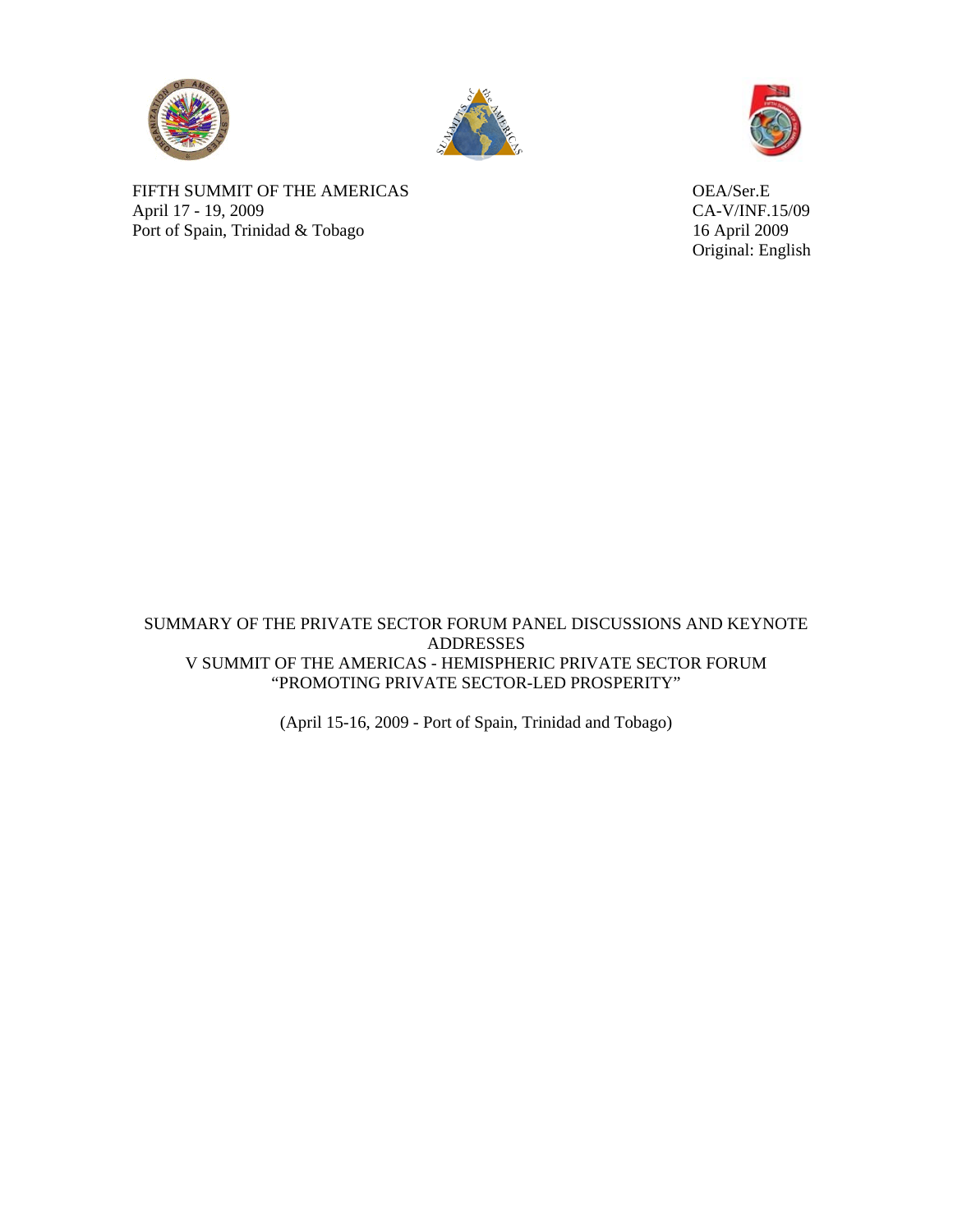## SUMMARY OF THE PRIVATE SECTOR FORUM PANEL DISCUSSIONS AND KEYNOTE ADDRESSES V SUMMIT OF THE AMERICAS - HEMISPHERIC PRIVATE SECTOR FORUM " PROMOTING PRIVATE SECTOR-LED PROSPERITY"

(April 15-16, 2009 - Port of Spain, Trinidad and Tobago)

## By Richard Feinberg University of California, San Diego

I have been asked to summarize the main themes, findings and recommendations from two days of very rich and constructive conversations at the Private Sector Forum – in 10 minutes. I apologize to those speakers whose contributions, however important, I cannot do justice to within these tight time limitations. I also want to thank the Trinidadian rapporteurs for their helpful inputs.

A constant theme of the two-days of intense discussions was the recognition that, notwithstanding the current global downturn and its adverse impacts on Latin America and the Caribbean, the region had made significant progress in recent years. Many social indicators, from access to basic health care and schooling to access to electricity and water, as well as maternal health care and longevity, have shown secular improvement, dramatic in some countries. In particular, during the five boom years of 2003-2007, the region's macroeconomic performance was impressive, and sharp reductions in poverty and extreme poverty were registered. In many countries, governmental policymaking showed improvements and the results were rewarding, as reflected in positive trends in public debt management, inflation, exchange rates and international reserves. Consequently, the region is much better prepared to accommodate to unfavorable external shocks.

In recent years, both the public and private sectors have grown in strength and effectiveness. In many countries, public-private partnerships have formed, in a variety of sectors, each actor bringing to the table its own contributions, in resources, expertise, technology and management know-how, successfully transforming silos into synergies. For example, drawing on the experience of San Diego, California, the federal and state governments invest heavily in basic university research, that the private sector is unlikely to fund because of the uncertain and long-term nature of the rewards, and that research is subsequently transferred and applied by a dynamic, risk-taking private sector. In southern California, information and communications technologies (ICT) and health care and biotechnology, are dynamic examples of these mutually advantageous partnerships.

The Private Sector Forum discussions yielded many examples of successful case studies of publicprivate partnerships. Examples ranged from large infrastructure projects, including the multi-billion dollar expansion of the Panama Canal, with the active participation of several multilateral development banks, to grassroots projects in more efficient production of milk and cocoa, building capacity among indigenous populations and small-scale entrepreneurs. The creation of a web page that would collect and document such "best practices" was proposed, to facilitate their replication and scaling up.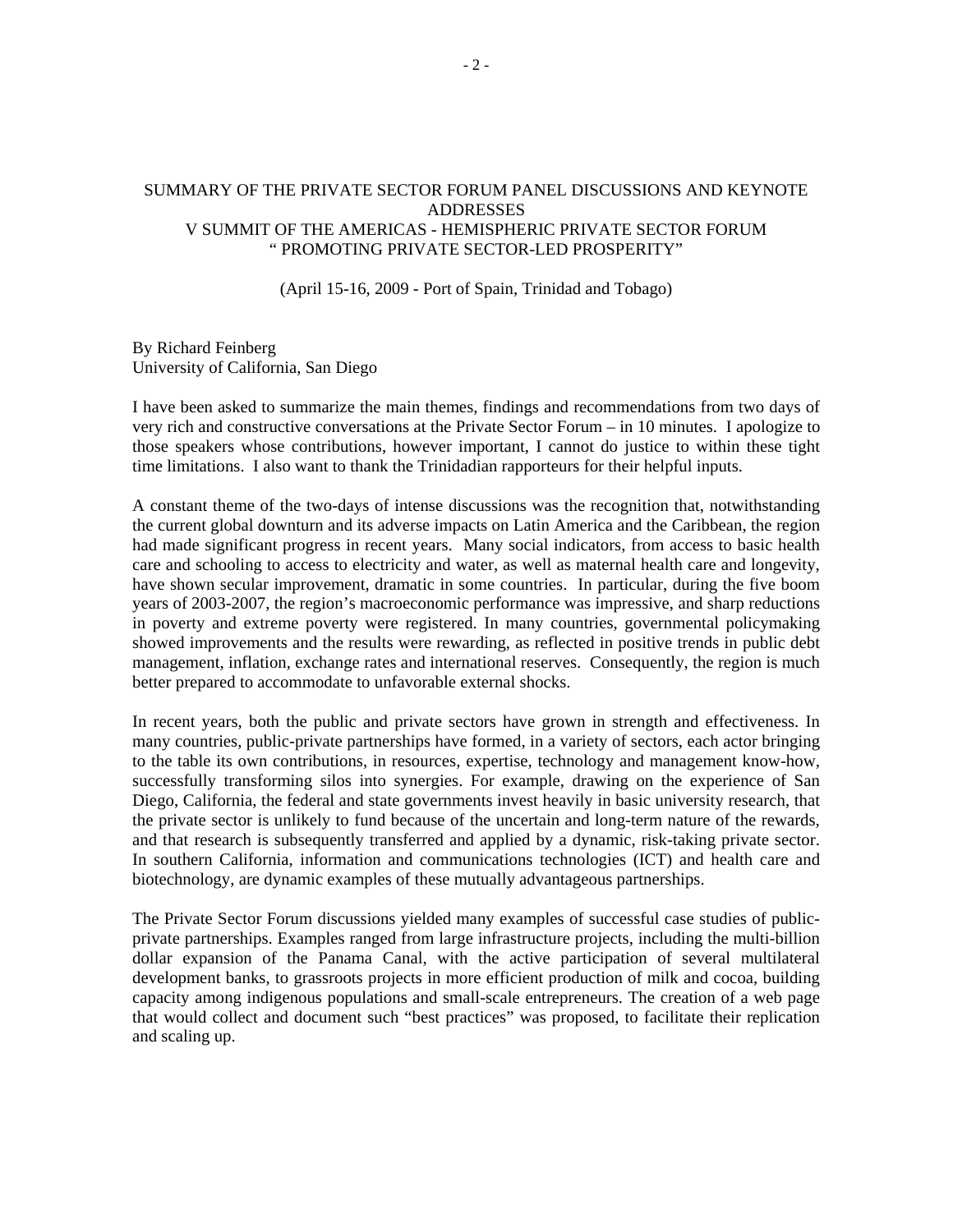A recurrent theme during the Private Sector Forum was that, in response to the global financial crisis, governments are taking action. At the recent G-20 conference in London, where five Western Hemisphere countries participated, there were agreements on a decisive expansion of the resources of the International Monetary Fund and on the activity levels of the multilateral development banks. Moreover, there is to be significant reform of the programs and governance structure of the IMF and World Bank, giving more voice and vote to emerging market economies, in ways that better reflect their contemporary weight in global markets. Moreover, many governments are announcing counter-cyclical fiscal stimulus packages, and their component programs -- in infrastructure, social services – offer opportunities for cross-border cooperation. The fiscal stimulus packages also overlap with many of the initiatives and goals of the Summit Declaration of Commitment of Port of Spain. As in London, speakers at the Private Sector Forum warned repeatedly of the dangers of trade protectionism, urging instead that countries maintain open markets.

Speakers also urged governments to stimulate private investment. Obviously, without a strong and profitable private sector, there can be no public-private partnerships, no private-sector led social programs. Government incentives to private investment can include targeted taxes and subsidies, support for research and development, public sector procurement, and government-driven demand for goods and services. Public sector investments in human capital – in health care and in education and training – are also valuable contributions to sustainable development.

Speakers urged governments to act to protect the most vulnerable, at-risk sectors of their economies. Among the programs that might do the most for mitigating increases in unemployment in the short run, while contributing effectively to increased productivity and equity in the long run, are: low income housing programs; small public works projects; increased and better focused conditional case transfers that give income support to poorer families while giving them incentives to keep their children in schools and using health facilities; and larger infrastructure programs including through public-private partnerships.

The private sector can also play an important role in poverty alleviation, most notably through the creation of good jobs. Increasingly, firms in the region are aware of the basic principles of corporate social responsibility, which posits taking into account the interests not only of shareholders but of a wider range of stakeholders, including employees, local communities, suppliers and consumers. A responsible competitiveness is most sustainable over time, and most likely to build trust among stakeholders and legitimacy for firms. Governments and some international agreements now request firms to undertake impact statements that measure, for example, the likely effects of an investment on the environment and on the communities' social welfare, and to propose measures to mitigate potentially harmful impacts. By integrating corporate social responsibility into management practices, firms can regain some of the public trust that has been impaired as a result of previous neglect and the current downturn. Building trust is critical for social peace and political stability, and for creating a predictable and reliable business environment.

Governments should gain the trust of their citizens through greater efficiency, smart and sustainable regulatory regimes, and more transparency and accountability, taking advantage of the new technologies, including e-government that is increasingly widespread throughout the region. Investments that narrow the digital divide advance social inclusion and expand access to information and, potentially, social services.